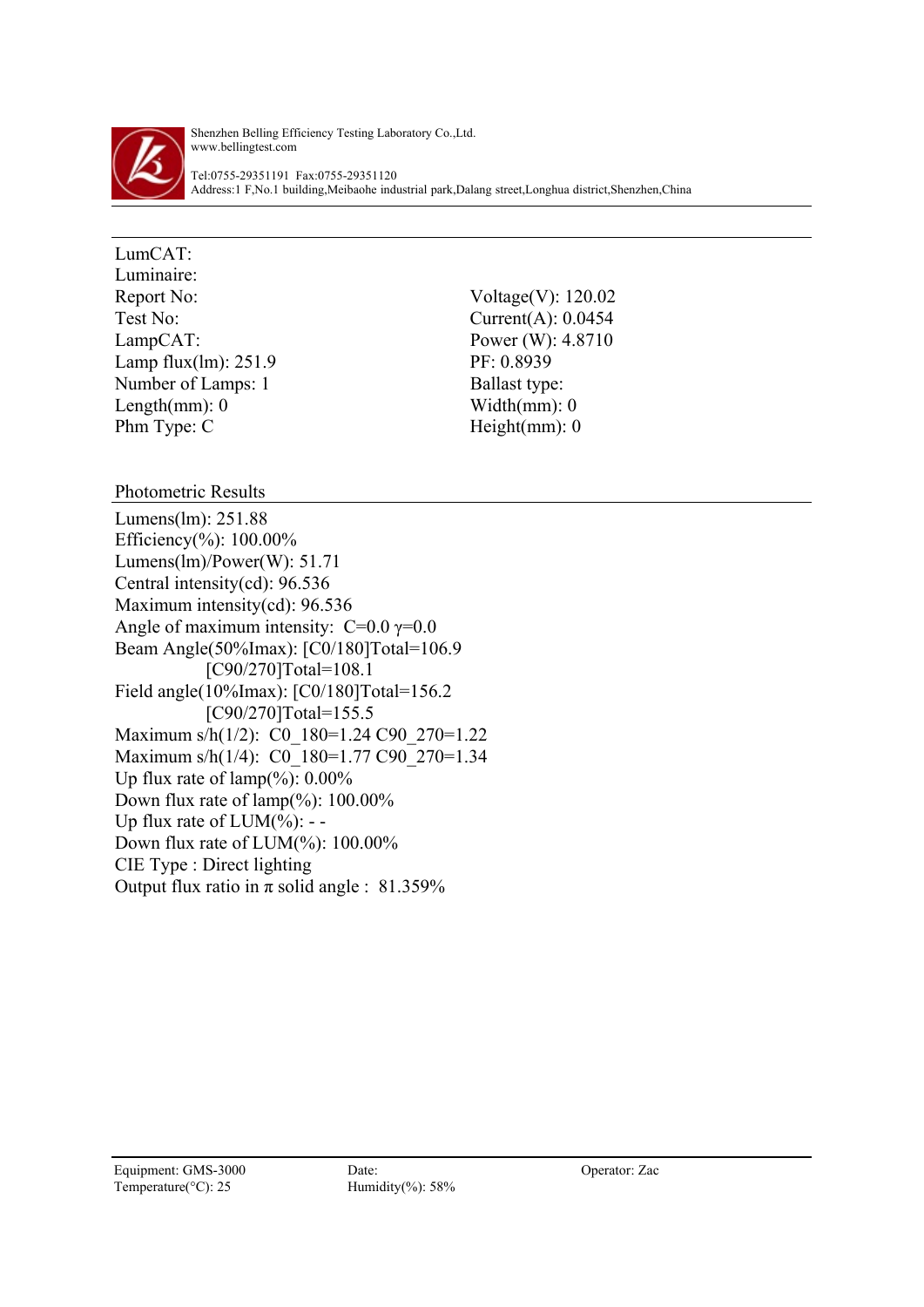## Zonal flux distribution table Page: 2 Total:8

| $\gamma$ <sup>(°)</sup> | Average $I(cd)$ | Zonal $F(lm)$ | Sum $F(lm)$ | Eff Flux $(\% )$ | Eff Sum $(\% )$ |
|-------------------------|-----------------|---------------|-------------|------------------|-----------------|
| 0.0                     | 94.922          | .000          | .000        | .000%            | $.000\%$        |
| 5.0                     | 94.419          | 2.264         | 2.264       | .899%            | .899%           |
| 10.0                    | 92.977          | 6.704         | 8.967       | 2.661%           | 3.560%          |
| 15.0                    | 90.371          | 10.876        | 19.843      | 4.318%           | 7.878%          |
| 20.0                    | 87.182          | 14.633        | 34.476      | 5.809%           | 13.688%         |
| 25.0                    | 82.934          | 17.842        | 52.318      | 7.084%           | 20.771%         |
| 30.0                    | 78.092          | 20.378        | 72.696      | 8.090%           | 28.861%         |
| 35.0                    | 72.442          | 22.167        | 94.863      | 8.801%           | 37.662%         |
| 40.0                    | 66.422          | 23.168        | 118.032     | 9.198%           | 46.860%         |
| 45.0                    | 59.832          | 23.377        | 141.409     | 9.281%           | 56.141%         |
| 50.0                    | 52.833          | 22.766        | 164.174     | 9.038%           | 65.180%         |
| 55.0                    | 45.635          | 21.410        | 185.585     | 8.500%           | 73.680%         |
| 60.0                    | 38.040          | 19.341        | 204.926     | 7.679%           | 81.359%         |
| 65.0                    | 30.273          | 16.607        | 221.533     | 6.593%           | 87.952%         |
| 70.0                    | 22.149          | 13.274        | 234.807     | 5.270%           | 93.222%         |
| 75.0                    | 14.039          | 9.459         | 244.266     | 3.755%           | 96.977%         |
| 80.0                    | 6.483           | 5.491         | 249.757     | 2.180%           | 99.157%         |
| 85.0                    | .662            | 1.942         | 251.698     | .771%            | 99.928%         |
| 90.0                    | .000            | .181          | 251.880     | .072%            | 100.000%        |
| 95.0                    | .000            | .000          | 251.880     | $.000\%$         | 100.000%        |
| 100.0                   | .000            | .000          | 251.880     | $.000\%$         | 100.000%        |
| 105.0                   | .000            | .000          | 251.880     | $.000\%$         | 100.000%        |
| 110.0                   | .000            | .000          | 251.880     | .000%            | 100.000%        |
| 115.0                   | .000            | .000          | 251.880     | .000%            | 100.000%        |
| 120.0                   | .000            | .000          | 251.880     | $.000\%$         | 100.000%        |
| 125.0                   | .000            | .000          | 251.880     | $.000\%$         | 100.000%        |
| 130.0                   | .000            | .000          | 251.880     | $.000\%$         | 100.000%        |
| 135.0                   | .000            | .000          | 251.880     | $.000\%$         | 100.000%        |
| 140.0                   | .000            | .000          | 251.880     | $.000\%$         | 100.000%        |
| 145.0                   | .000            | .000          | 251.880     | $.000\%$         | 100.000%        |
| 150.0                   | .000            | .000          | 251.880     | .000%            | 100.000%        |
| 155.0                   | .000            | .000          | 251.880     | .000%            | 100.000%        |
| 160.0                   | .000            | .000          | 251.880     | .000%            | 100.000%        |
| 165.0                   | .000            | .000          | 251.880     | $.000\%$         | 100.000%        |
| 170.0                   | .000            | .000          | 251.880     | .000%            | 100.000%        |
| 175.0                   | .000            | .000          | 251.880     | $.000\%$         | $100.000\%$     |
| 180.0                   | .000            | .000          | 251.880     | .000%            | 100.000%        |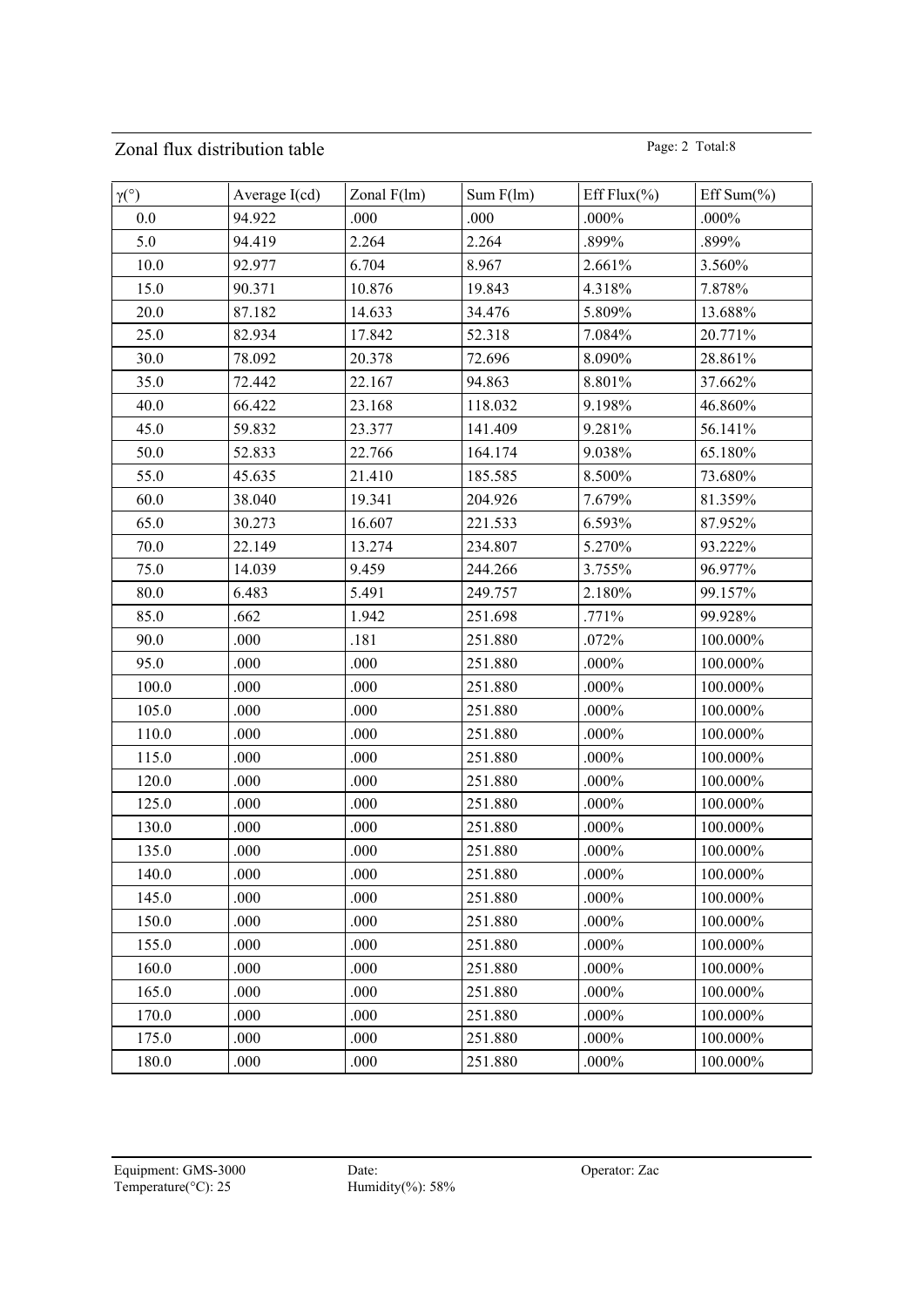## Zonal flux distribution table Page: 3 Total:8

|           |        | ZONAL LUMEN SUMMARY |           |
|-----------|--------|---------------------|-----------|
| Zone      | Lumens | %Lamp               | $\%$ Fixt |
| $0 - 30$  | 72.70  | 28.86%              | 28.86%    |
| $0 - 40$  | 118.03 | 46.86%              | 46.86%    |
| 0-60      | 204.93 | 81.36%              | 81.36%    |
| 0-90      | 251.88 | 100.00%             | 100.00%   |
| $0 - 120$ | 251.88 | 100.00%             | 100.00%   |
| 0-180     | 251.88 | $100.00\%$          | 100.00%   |
| 60-90     | 66.29  | 26.32%              | 26.32%    |
| 90-120    | 0.18   | $0.07\%$            | $0.07\%$  |
| 90-130    | 0.18   | $0.07\%$            | $0.07\%$  |
| 90-150    | 0.18   | $0.07\%$            | $0.07\%$  |
| 90-180    | 0.18   | $0.07\%$            | $0.07\%$  |
| 0-59.12   | 201.50 | 80.00%              | 80.00%    |
|           |        |                     |           |

## ZONAL LUMEN SUMMARY

| 0-10    | 8.97  |
|---------|-------|
| $10-20$ | 25.51 |
| 20-30   | 38.22 |
| $30-40$ | 45.34 |
| 40-50   | 46.14 |
| 50-60   | 40.75 |
| 60-70   | 29.88 |
| 70-80   | 14.95 |
| 80-90   | 2.12  |
| 90-100  | 0.00  |
| 100-110 | 0.00  |
|         |       |
| 110-120 | 0.00  |
| 120-130 | 0.00  |
| 130-140 | 0.00  |
| 140-150 | 0.00  |
| 150-160 | 0.00  |
| 160-170 | 0.00  |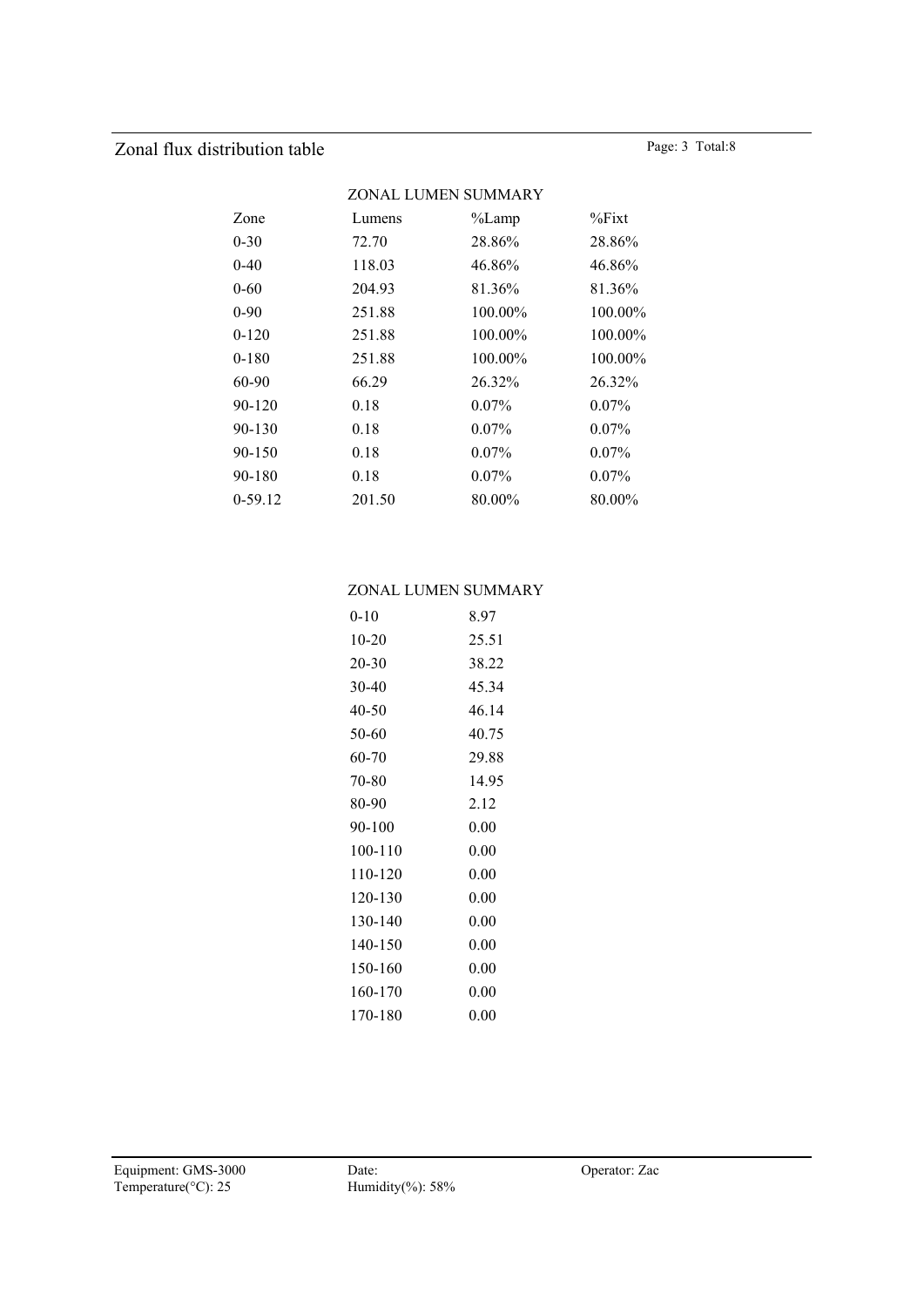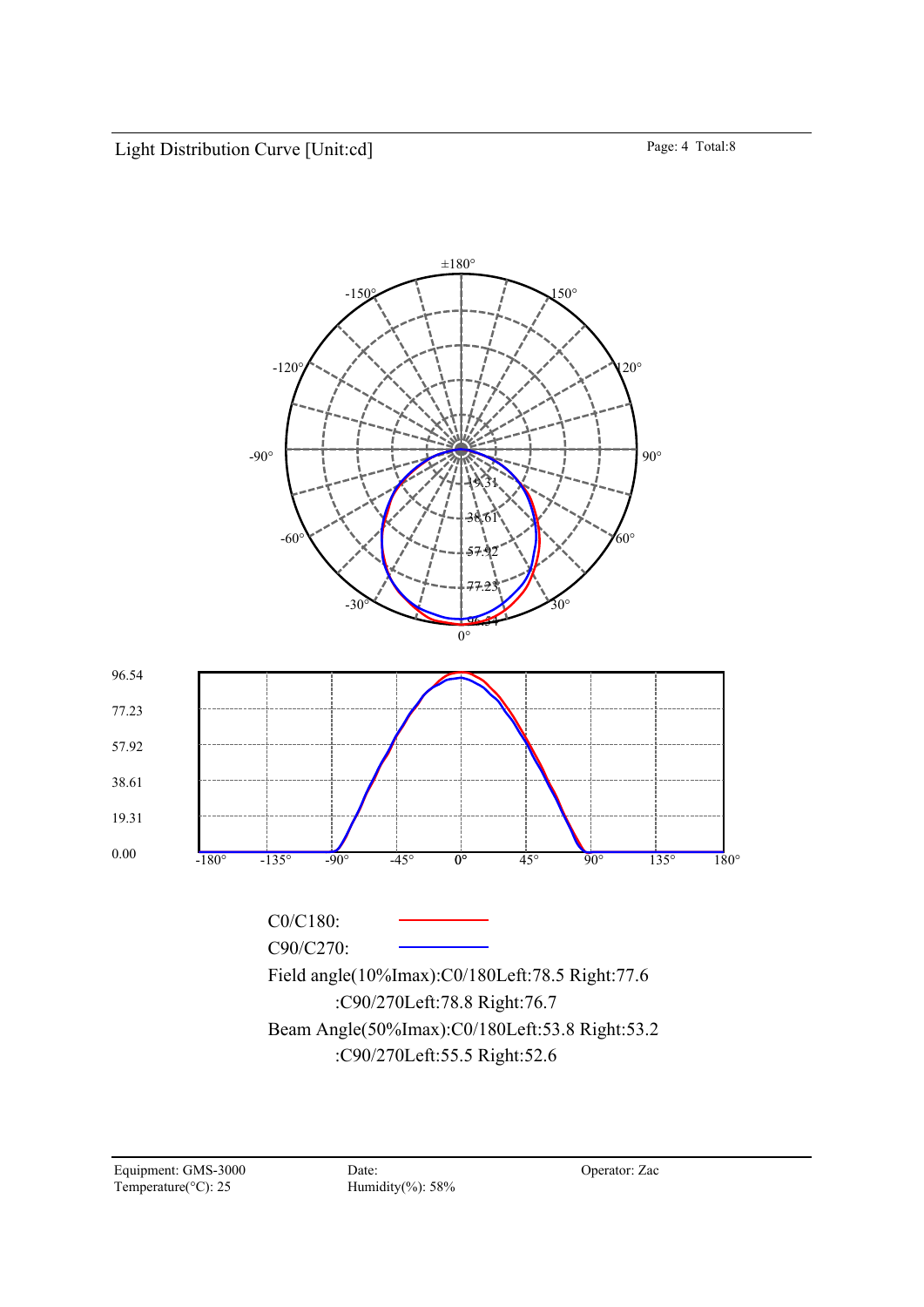

Max, Ave Beam angle of C0plane107.53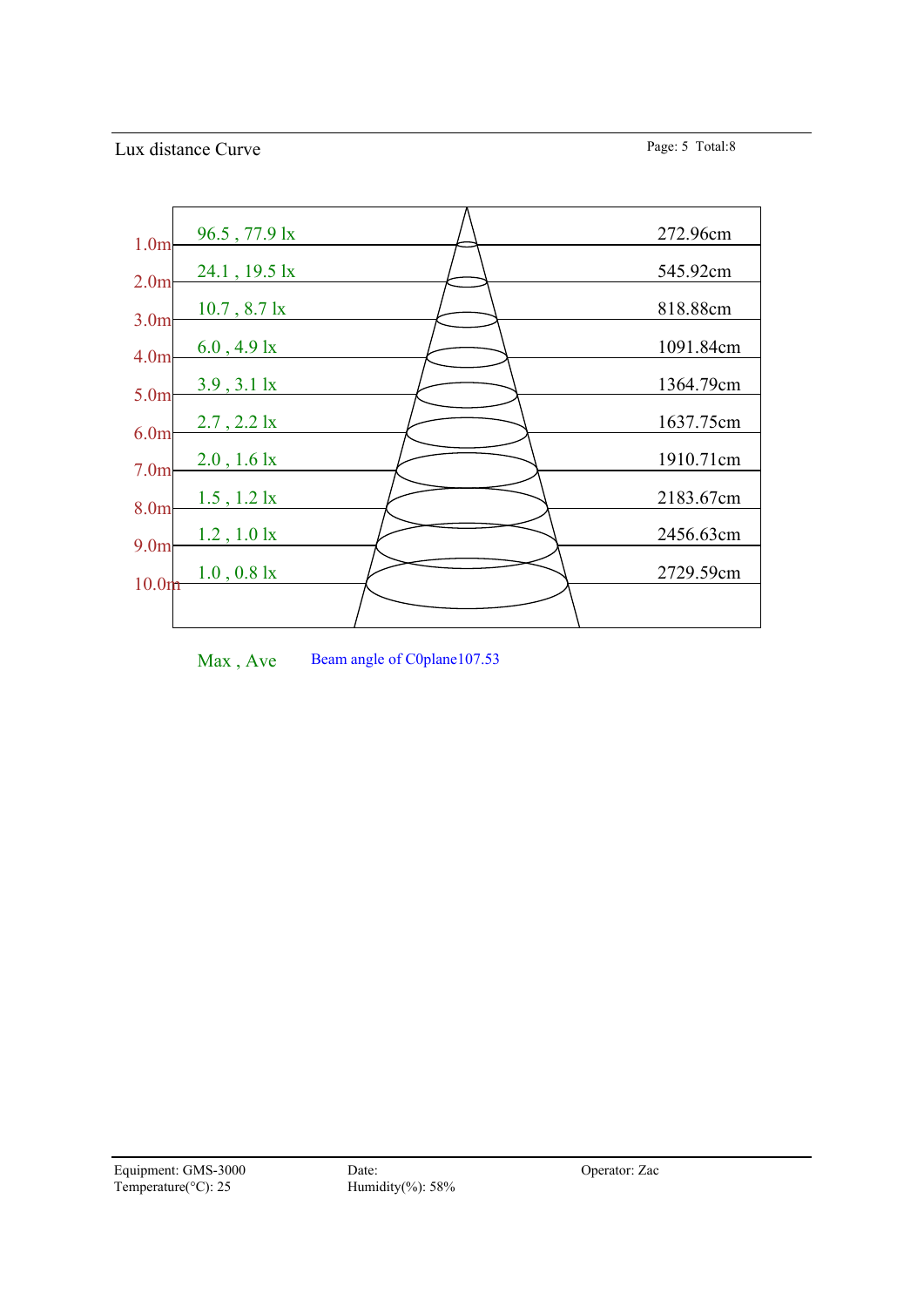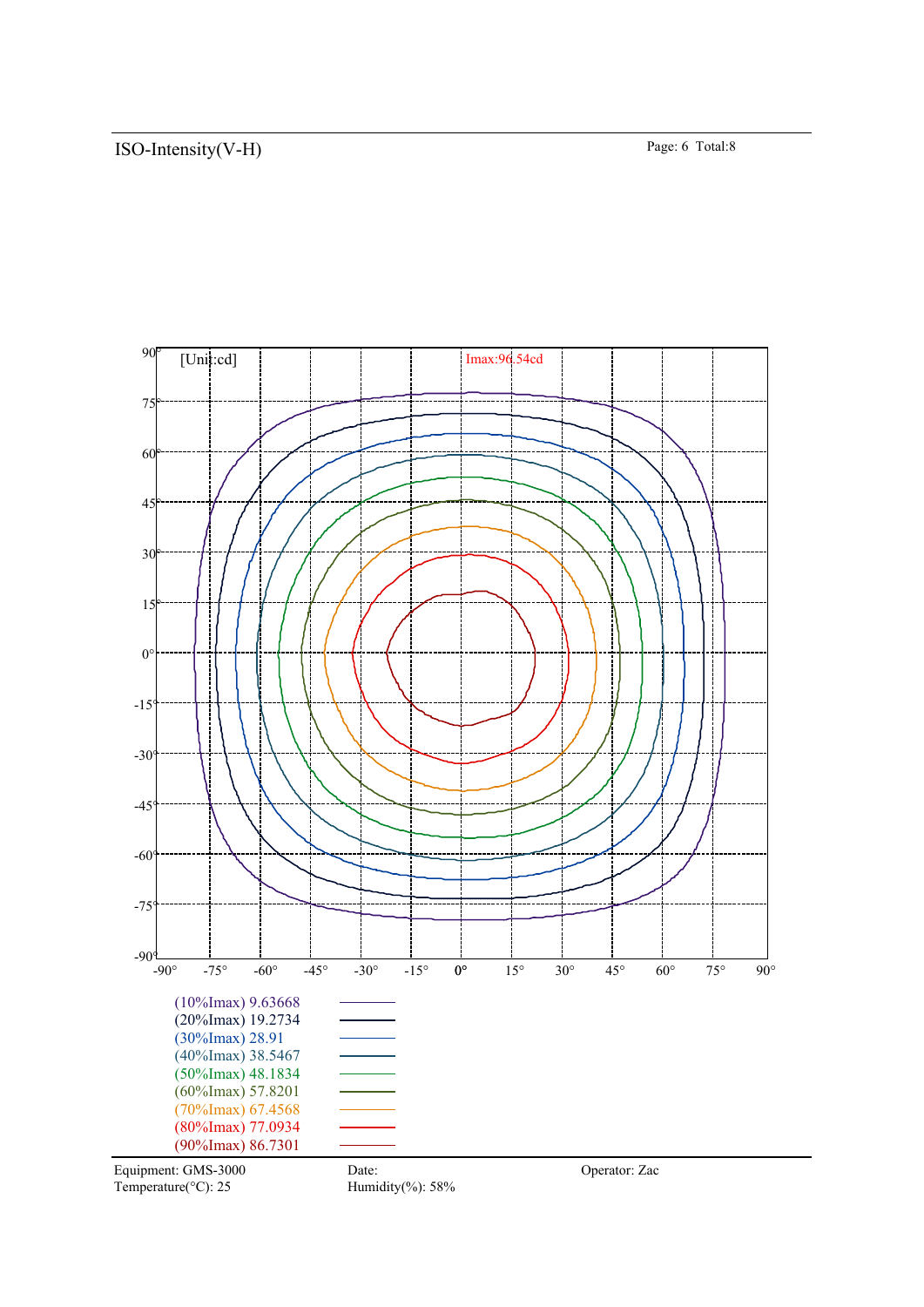| Intensity data(cd)        |                     |                     |                     |                     |                     |                     |       |                     | Page: 7 Total:8     |
|---------------------------|---------------------|---------------------|---------------------|---------------------|---------------------|---------------------|-------|---------------------|---------------------|
| $C/\gamma$ <sup>(°)</sup> | 0.0                 | 5.0                 | 10.0                | 15.0                | 20.0                | 25.0                | 30.0  | 35.0                | 40.0                |
| 0.0                       | 96.54               | 95.69               | 94.42               | 91.88               | 88.28               | 83.83               | 78.97 | 73.25               | 67.11               |
| 22.5                      | 94.84               | 94.42               | 92.94               | 90.19               | 87.01               | 82.78               | 77.70 | 71.98               | 65.84               |
| 45.0                      | 94.84               | 94.21               | 92.73               | 89.76               | 86.80               | 81.93               | 77.27 | 71.77               | 65.20               |
| 67.5                      | 94.84               | 94.42               | 92.73               | 89.97               | 86.38               | 81.72               | 76.64 | 70.92               | 64.78               |
| 90.0                      | 93.57               | 92.30               | 90.82               | 88.07               | 84.68               | 80.87               | 75.79 | 69.86               | 63.93               |
| 112.5                     | 94.42               | 93.78               | 91.67               | 88.92               | 85.32               | 80.87               | 75.58 | 69.65               | 63.72               |
| 135.0                     | 95.05               | 94.00               | 92.30               | 89.34               | 85.53               | 80.87               | 75.58 | 70.07               | 63.93               |
| 157.5                     | 95.27               | 94.84               | 92.94               | 89.97               | 86.80               | 82.14               | 77.06 | 70.92               | 64.78               |
|                           |                     |                     |                     |                     | 88.28               | 84.47               | 79.39 |                     |                     |
| 180.0<br>202.5            | 96.54               | 95.69               | 94.63               | 91.67               |                     |                     |       | 73.88               | 67.96               |
|                           | 94.84               | 94.84               | 92.94               | 90.61               | 87.43               | 83.41               | 78.33 | 72.83               | 66.69               |
| 225.0                     | 94.84               | 94.63               | 93.15               | 90.61               | 87.43               | 83.20               | 78.97 | 73.46               | 67.32               |
| 247.5                     | 94.84               | 94.42               | 93.15               | 90.40               | 87.43               | 83.41               | 78.97 | 73.25               | 67.53               |
| 270.0                     | 93.57               | 93.15               | 92.09               | 90.19               | 87.86               | 84.26               | 80.02 | 74.52               | 68.38               |
| 292.5                     | 94.42               | 94.42               | 92.94               | 90.61               | 87.65               | 83.83               | 79.18 | 73.88               | 68.38               |
| 315.0                     | 95.05               | 94.84               | 94.21               | 92.09               | 89.34               | 85.10               | 80.45 | 74.52               | 68.80               |
| 337.5                     | 95.27               | 95.05               | 94.00               | 91.67               | 88.70               | 84.26               | 79.60 | 74.31               | 68.38               |
| 360.0                     | 96.54               | 95.69               | 94.42               | 91.88               | 88.28               | 83.83               | 78.97 | 73.25               | 67.11               |
| $C/\gamma$ <sup>(°)</sup> | 45.0                | 50.0                | 55.0                | 60.0                | 65.0                | $\bf 70.0$          | 75.0  | 80.0                | 85.0                |
| 0.0                       | 60.12               | 53.14               | 45.52               | 37.68               | 29.85               | 21.81               | 13.34 | 6.35                | $\boldsymbol{0.00}$ |
| 22.5                      | 59.70               | 52.71               | 45.09               | 37.47               | 29.85               | 21.81               | 13.76 | 6.14                | 0.42                |
| 45.0                      | 58.64               | 51.87               | 44.46               | 36.84               | 29.22               | 21.17               | 13.13 | 5.93                | 0.00                |
| 67.5                      | 58.01               |                     | 43.61               | 35.99               | 28.37               | 20.32               | 12.28 | 4.87                | $\boldsymbol{0.00}$ |
|                           | 57.80               | 51.02               |                     |                     | 28.37               |                     |       |                     |                     |
| 90.0                      |                     | 50.60               | 43.40               | 35.99               |                     | 20.11               | 11.86 | 4.45                | $\boldsymbol{0.00}$ |
| 112.5                     | 56.74               | 50.39               | 42.76               | 35.57               | 27.31               | 19.48               | 11.64 | 4.45                | $\boldsymbol{0.00}$ |
| 135.0                     | 57.58               | 50.17               | 42.76               | 35.57               | 27.52               | 20.11               | 12.49 | 4.66                | 0.00                |
| 157.5                     | 58.22               | 51.02               | 43.61               | 35.78               | 28.16               | 20.32               | 12.07 | 5.08                | $\boldsymbol{0.00}$ |
| 180.0                     | 60.97               | 53.35               | 46.58               | 38.95               | 31.33               | 22.86               | 15.03 | 7.41                | 1.06                |
| 202.5                     | 60.34               | 53.14               | 46.58               | 38.95               | 31.33               | 23.08               | 15.03 | 7.41                | 1.06                |
| 225.0                     | 60.55               | 53.56               | 46.79               | 38.95               | 31.76               | 23.29               | 15.24 | 7.41                | 1.06                |
| 247.5                     | 61.18               | 54.41               | 47.21               | 39.17               | 31.54               | 23.29               | 15.03 | 7.41                | 1.06                |
| 270.0                     | 61.61               | 54.41               | 47.42               | 40.44               | 31.97               | 23.50               | 15.03 | 7.62                | 1.27                |
| 292.5                     | 61.39               | 55.04               | 48.27               | 40.44               | 32.39               | 24.13               | 16.09 | 7.83                | 1.27                |
| 315.0                     | 62.45               | 55.47               | 48.06               | 40.44               | 32.60               | 24.35               | 16.09 | 8.26                | 1.69                |
| 337.5                     | 62.03               | 55.04               | 48.06               | 40.44               | 32.81               | 24.77               | 16.51 | 8.47                | 1.69                |
| 360.0                     | 60.12               | 53.14               | 45.52               | 37.68               | 29.85               | 21.81               | 13.34 | 6.35                | 0.00                |
| $C/\gamma$ <sup>(°)</sup> | 90.0                | 95.0                | 100.0               | 105.0               | 110.0               | 115.0               | 120.0 | 125.0               | 130.0               |
| 0.0                       | 0.00                | 0.00                | 0.00                | 0.00                | 0.00                | 0.00                | 0.00  | 0.00                | 0.00                |
| 22.5                      | $0.00\,$            | $\boldsymbol{0.00}$ | 0.00                | $0.00\,$            | 0.00                | 0.00                | 0.00  | 0.00                | 0.00                |
| 45.0                      | $0.00\,$            | $\boldsymbol{0.00}$ | $\boldsymbol{0.00}$ | 0.00                | $\boldsymbol{0.00}$ | $\boldsymbol{0.00}$ | 0.00  | 0.00                | 0.00                |
| 67.5                      | $0.00\,$            | $\boldsymbol{0.00}$ | 0.00                | $\boldsymbol{0.00}$ | $\boldsymbol{0.00}$ | $\boldsymbol{0.00}$ | 0.00  | 0.00                | $\boldsymbol{0.00}$ |
| 90.0                      | $\boldsymbol{0.00}$ | $\boldsymbol{0.00}$ | 0.00                | $0.00\,$            | $\boldsymbol{0.00}$ | $\boldsymbol{0.00}$ | 0.00  |                     | $\boldsymbol{0.00}$ |
| 112.5                     | $\boldsymbol{0.00}$ | $\boldsymbol{0.00}$ |                     | $\boldsymbol{0.00}$ | 0.00                | 0.00                |       | 0.00<br>0.00        | 0.00                |
|                           |                     |                     | 0.00                |                     |                     |                     | 0.00  |                     |                     |
| 135.0                     | 0.00                | $\boldsymbol{0.00}$ | 0.00                | 0.00                | 0.00                | 0.00                | 0.00  | 0.00                | 0.00                |
| 157.5                     | 0.00                | 0.00                | 0.00                | 0.00                | 0.00                | 0.00                | 0.00  | $\boldsymbol{0.00}$ | 0.00                |
| 180.0                     | 0.00                | 0.00                | 0.00                | 0.00                | 0.00                | 0.00                | 0.00  | 0.00                | 0.00                |
| 202.5                     | 0.00                | 0.00                | 0.00                | 0.00                | 0.00                | 0.00                | 0.00  | 0.00                | 0.00                |
| 225.0                     | 0.00                | 0.00                | 0.00                | 0.00                | 0.00                | 0.00                | 0.00  | 0.00                | 0.00                |
| 247.5                     | 0.00                | 0.00                | 0.00                | 0.00                | 0.00                | 0.00                | 0.00  | 0.00                | 0.00                |
| 270.0                     | 0.00                | 0.00                | 0.00                | 0.00                | 0.00                | 0.00                | 0.00  | 0.00                | 0.00                |
| 292.5                     | 0.00                | 0.00                | 0.00                | 0.00                | 0.00                | 0.00                | 0.00  | 0.00                | 0.00                |
| 315.0                     | 0.00                | 0.00                | 0.00                | 0.00                | 0.00                | 0.00                | 0.00  | 0.00                | 0.00                |
| 337.5                     | 0.00                | 0.00                | 0.00                | 0.00                | 0.00                | 0.00                | 0.00  | $\boldsymbol{0.00}$ | 0.00                |
| 360.0                     | 0.00                | 0.00                | 0.00                | 0.00                | 0.00                | 0.00                | 0.00  | $\boldsymbol{0.00}$ | 0.00                |